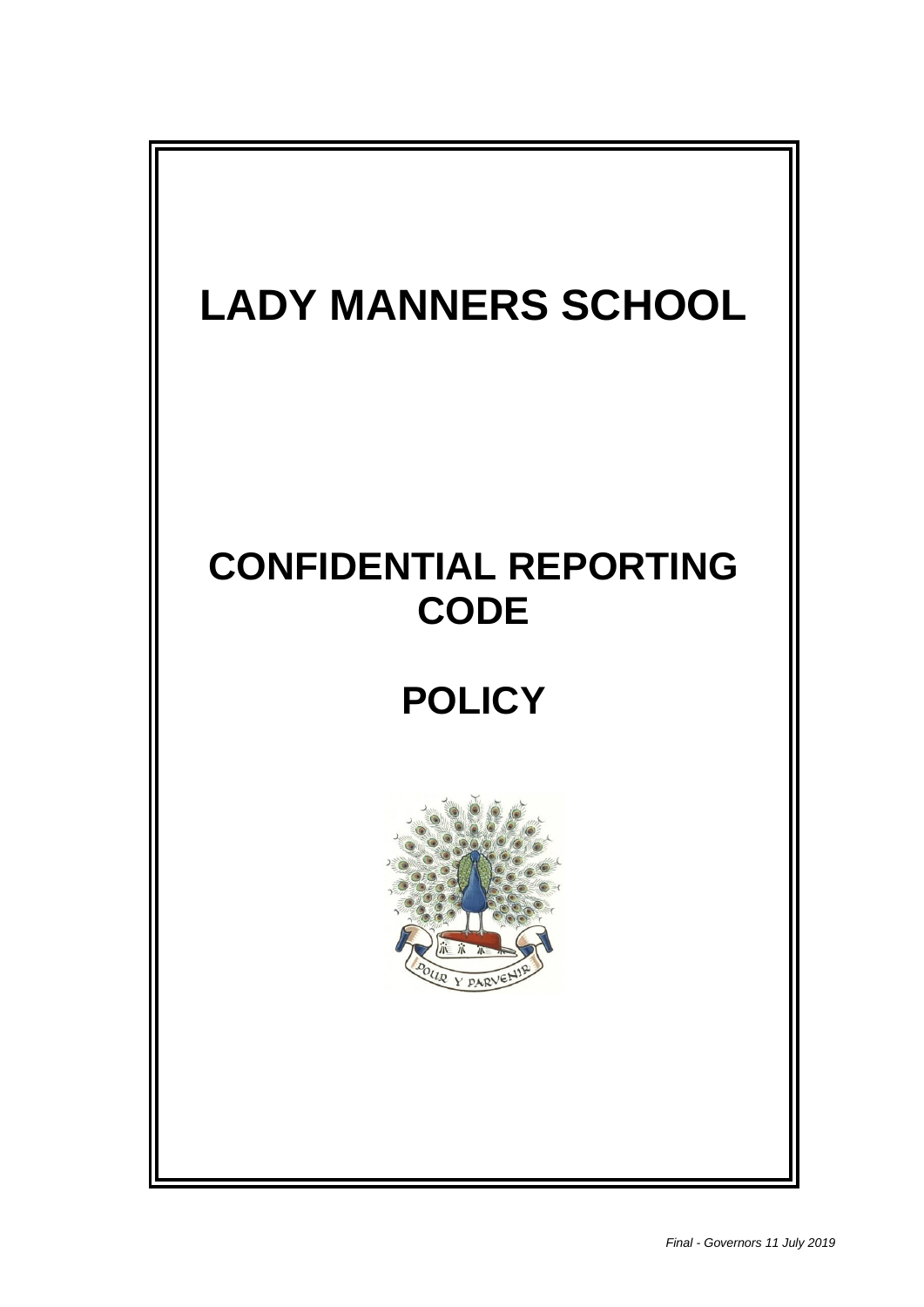# **CONFIDENTIAL REPORTING CODE**

#### **AIMS STATEMENT**

At Lady Manners School we strive to attain the highest standards in our work, have respect for others and develop our individual talents.

### **1. Introduction**

- 1.1 Confidential reporting is the disclosure or communication of information about possible malpractice by individuals or organisations. Disclosure can be either internal within the organisation or external to an outside authority.
- 1.2 This confidential reporting code is intended to enable employees to disclose information about malpractice internally and to provide employees with protection from subsequent victimisation, discrimination or disadvantage. This will assist in detecting and deterring malpractice and, by demonstrating the school's accountability, maintain public confidence and the school's good reputation.

#### **2. Purpose**

- 2.1 Employees are often the first to realise that there may be evidence of malpractice within the school. However, they may not express their concerns because they feel that speaking up would be disloyal to their colleagues or to the school. They may also fear harassment or victimisation.
- 2.2 In line with the school's commitment to high standards of openness, integrity and accountability, the school expects employees who have a reasonable belief that malpractice is taking place within the school to come forward and voice those concerns internally. This code provides the means for employees to make such disclosures.
- 2.3 An employee's concerns about malpractice may include a reasonable belief that one or more of the following has occurred or is likely to occur:
	- conduct which is an offence or a breach of law.
	- miscarriages of justice,
	- health and safety risks, including risks to students, other employees or the public,
	- damage to the environment,
	- the unauthorised use of public funds,
	- fraud and corruption,
	- sexual or physical abuse of pupils,
	- other unethical conduct.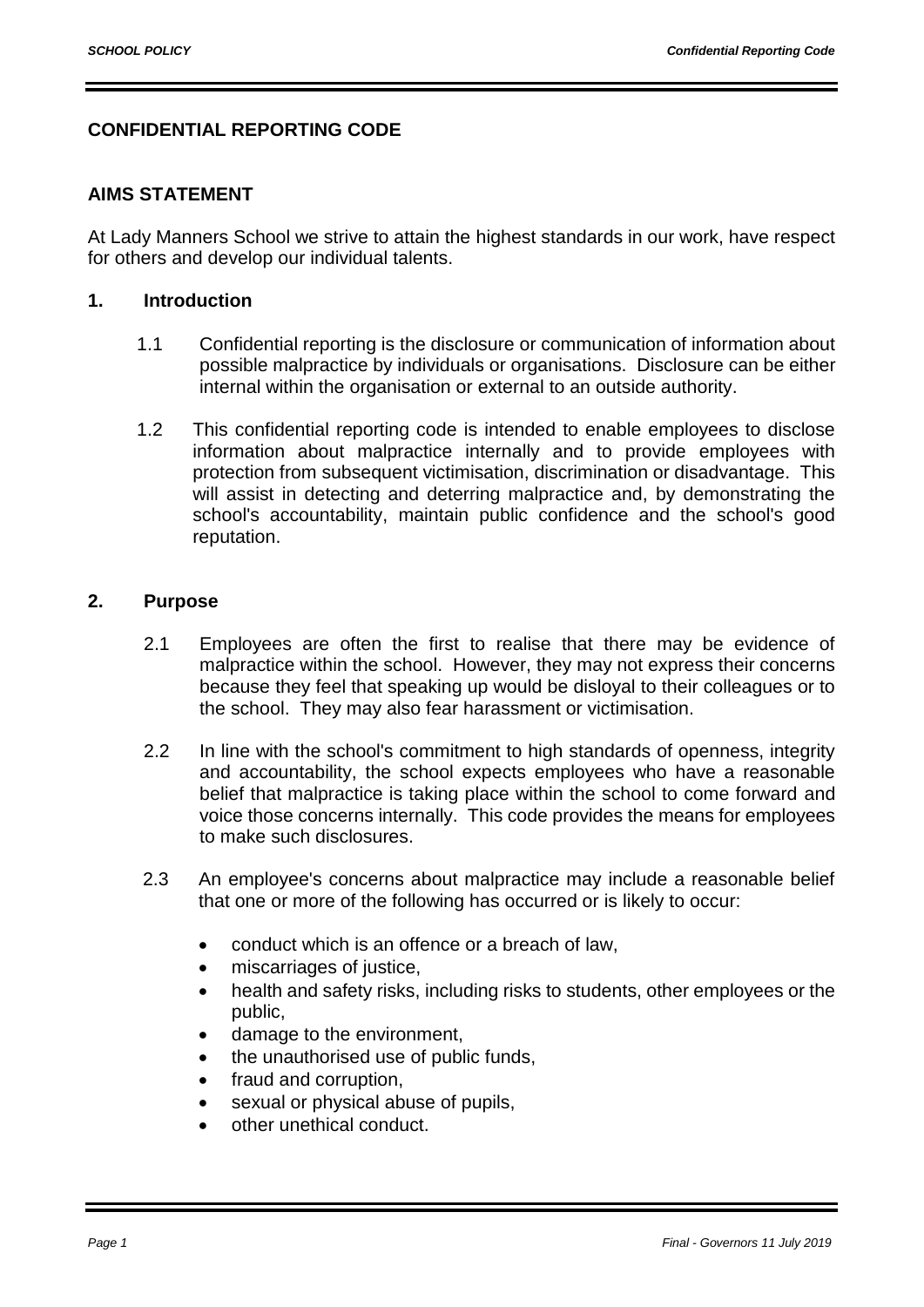- 2.4 It is in the interests of all parties that disclosures are dealt with properly, quickly and discreetly. The overriding consideration for the school and the employee is that it would be in the public interest for any malpractice found to be corrected and, where appropriate, sanctions applied.
- 2.5 The code provides employees with a procedure to make disclosures of malpractice without fear of adverse treatment as a result. The school will not tolerate any harassment or victimisation of employees making disclosures (including informal pressures) and will take action to protect employees when they make a disclosure in good faith.
- 2.6 The code addresses major concerns that fall outside the scope of other procedures and where the interests of others or of the school are at risk. It has been developed within the following legislative and policy framework:

It takes into account the requirements of the Public Interest Disclosure Act 1998.

It is complementary to the school's Code of Conduct which makes clear the standards of propriety and good practice expected of employees.

It is complementary to the school's Staff Disciplinary Policy, Grievance Procedure and Dealing with Complaints of Harassment Against Staff Procedure. Together they form a framework which allows employees to be disciplined, to seek personal redress, to raise personal complaint and to disclose malpractice where appropriate.

The code is in addition to the school's complaints procedures and other reporting procedures, for example child protection procedures.

### **3. Scope**

- 3.1 This code applies to all employees in the school. It is also applicable to:
	- contractors working for the school on school premises, for example, agency staff, builders, drivers
	- suppliers and those providing services under a contract with the school in their own premises.

### **4. Procedure For Making A Disclosure**

#### **4.1 Introduction**

4.1.1 This code provides a procedure for making disclosures internally about suspected wrongdoing, irregularity or a failure of standards within the school. Its aims are: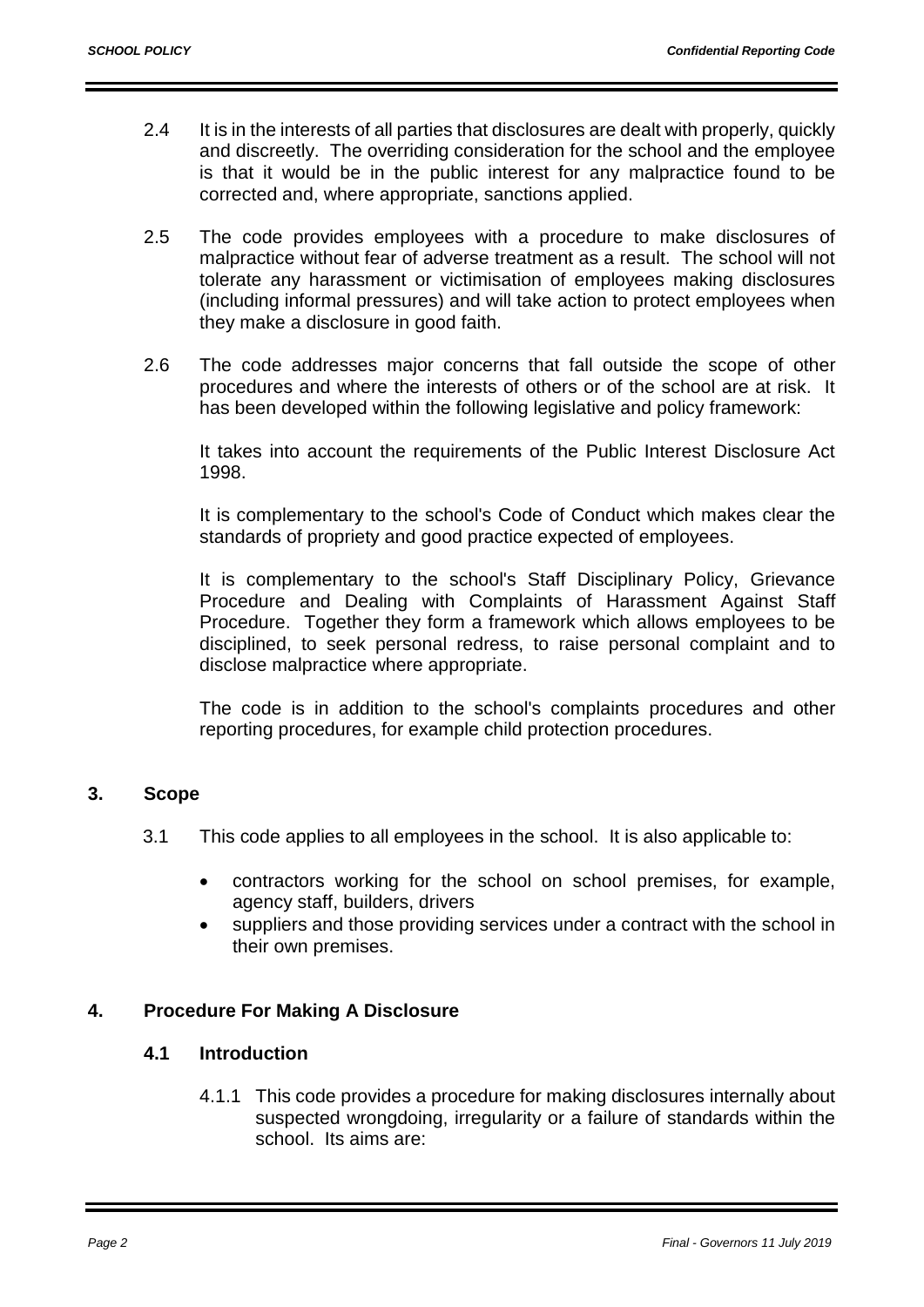- To encourage you to feel confident in raising serious concerns and to question and act upon concerns about possible malpractice within the school.
- To provide a means for you to disclose those concerns and receive feedback on any action taken.
- To ensure that you receive a response to your concerns and that you are aware of how to pursue them further if you are not satisfied.
- To reassure you that you will be protected from possible reprisals or victimisation and from subsequent discrimination or disadvantage.
- 4.1.2 Any serious concerns about an aspect of service provision or the conduct of employees or Governors of the school or others acting on behalf of the school can be reported under this code. This may be about something that:
	- makes you feel uncomfortable in terms of known standards, your experience or the standards you believe the school subscribes to;
	- is against the school's policies;
	- falls below established standards of practice;
	- amounts to improper conduct.

Examples of these are given in paragraph 2.3.

### **4.2 Confidentiality**

4.2.1 All disclosures will be treated in confidence and wherever possible, every effort will be made not to reveal your identity. However, you may need to come forward as a witness and you will be given support at that time.

# **4.3 Anonymous Disclosures**

- 4.3.1 You should put your name to your disclosure whenever possible in case further information is required. Disclosures made anonymously may still be considered at the discretion of the school.
- 4.3.2 In exercising its discretion, the school will take into account:
	- the seriousness of the issues raised;
	- the credibility of the disclosure;
	- the likelihood of confirming what is alleged from attributable sources.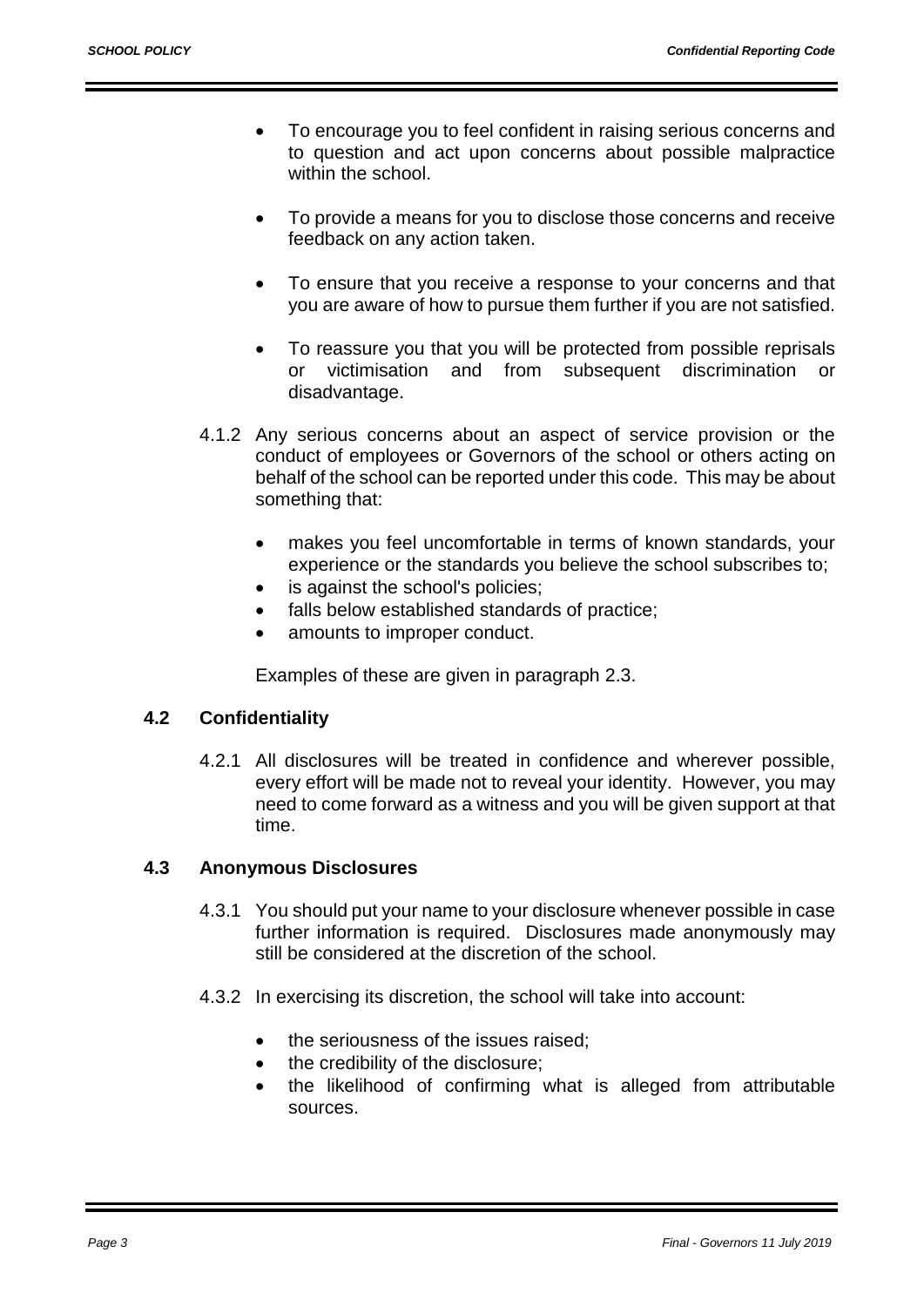### **4.4 Untrue Disclosures**

If you make a disclosure in good faith that you reasonably believe is in the public interest, but it is not confirmed by the investigation, no action will be taken against you. If however, your allegation is frivolous, malicious or for personal gain, you may be subject to disciplinary action.

### **4.5 Employee Action**

- 4.5.1 As a first step, you should normally raise your concerns with the Headteacher. If you believe the Headteacher is involved, you should approach your Chair of Governors. This depends however, on the seriousness and sensitivity of the issues involved and who is suspected of the malpractice. If you believe that the Headteacher and Chair of Governors are involved, you should approach the Director of Children's Services or, if the concern is regarding financial irregularities or fraud then you should contact the Assistant Director of Finance (Audit), Derbyshire County Council.
- 4.5.2 You may raise your concern either verbally or in writing. The earlier you express the concern, the easier it is to take action. You should provide:
	- details of your concerns, including the nature, dates and location of any relevant incidents;
	- reasons why you feel concerned about the situation.
- 4.5.3 Although you are not expected to prove beyond doubt the truth of an allegation, you will need to demonstrate to the person contacted that there are reasonable grounds for your concern.
- 4.5.4 You may wish to consider discussing your concern with a colleague first and you may find it easier to raise the matter if there are two (or more) of you who have had the same experience or concerns. You may also discuss your concerns with your trade union representative.
- 4.5.5 You may invite your trade union or other representative to be present during any meetings or interviews in connection with the concerns you have raised.
- 4.5.6 The amount of contact between you and the person considering the issues will depend on the nature of the matters raised, the potential difficulties involved and the clarity of the information provided. If necessary, the school will seek further information from you.

### **4.6 Action Taken By The School**

4.6.1 The school will respond to your disclosure. Where appropriate, the matters raised may be: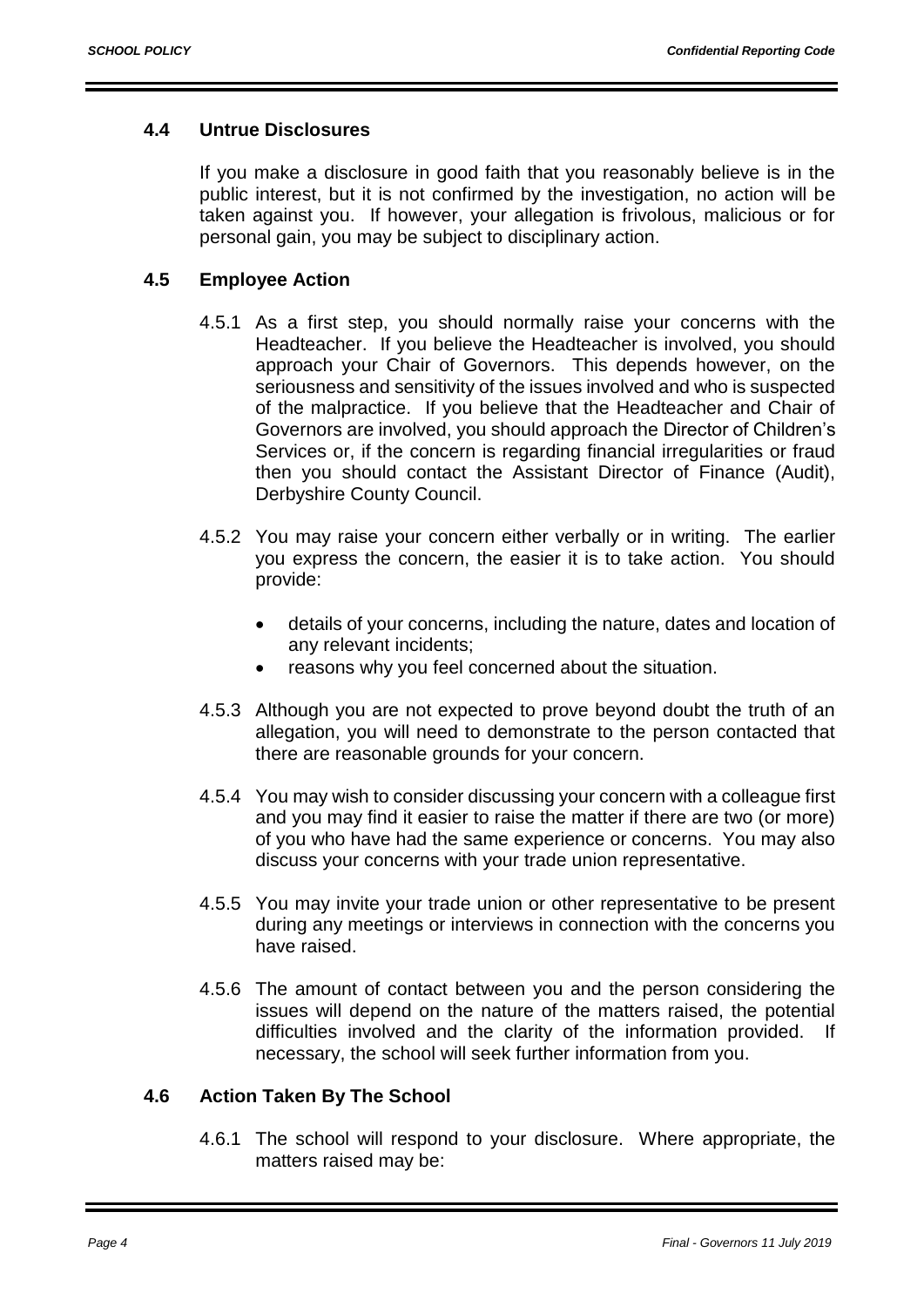- a) investigated by management, by internal audit, or through the disciplinary process;
- b) referred to the police;
- c) referred to the external auditor;
- d) the subject of an independent inquiry.
- 4.6.2 The Headteacher or Chair of Governors may seek advice from an appropriate source.
- 4.6.3 In order to protect individuals and those accused of possible malpractice, initial enquiries will be made to decide whether an investigation is appropriate and, if so, what form it should take. The over-riding principle the school will have in mind is the public interest. Disclosures for which there are other specific procedures will normally be referred for consideration under those procedures.
- 4.6.4 Some concerns may be resolved by agreed action without the need for investigation. If urgent action is required, this will be taken before any investigation is conducted.
- 4.6.5 Within 10 working days of a concern being raised, you will receive a response:
	- a) acknowledging that the concern has been received;
	- b) telling you whether any initial enquiries have been made;
	- c) indicating how the matter is going to be dealt with;
	- d) giving an estimate of how long it will take to provide a final response;
	- e) supplying you with information on staff support mechanisms;
	- f) detailing if there is a decision not to investigate further.
- 4.6.5 The school will take steps to minimise any difficulties you may experience as a result of making a disclosure. For instance, if you are required to give evidence in criminal or disciplinary proceedings the school will arrange for you to receive advice about the procedure.
- 4.6.6 You will need to be assured that the matter has been properly addressed. Thus, subject to legal constraints, you will be informed of the outcomes of any investigation.